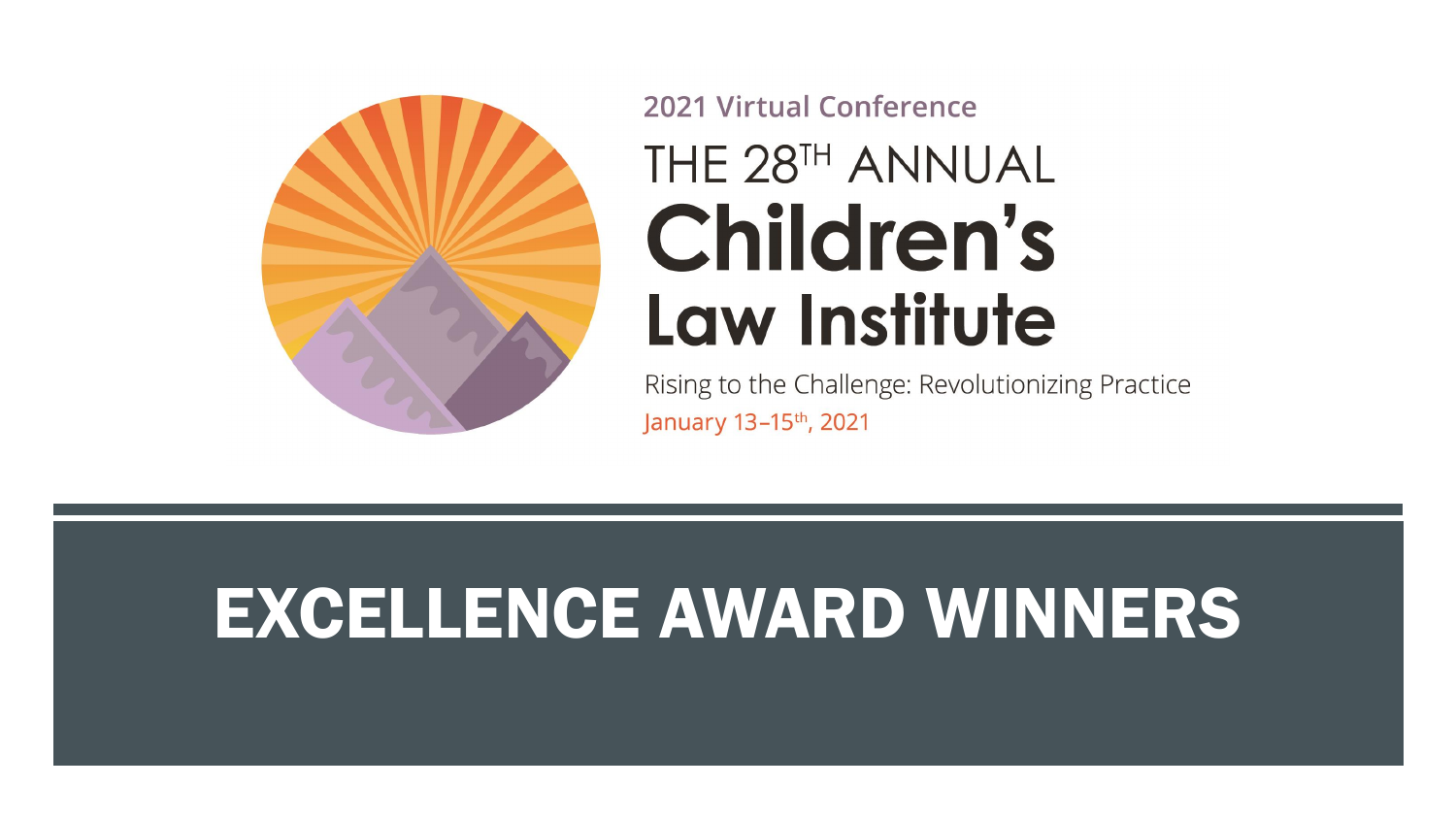Bryce Pittenger is a licensed professional clinical counselor and the CEO of the Behavioral Health Collaborative for the State of New Mexico. Bryce began her career in mental health in 1996, working with an Albuquerque based community mental health agency. She worked in outpatient, treatment foster care, and residential treatment. She was in private practice for 8 years working with survivors of sexual abuse, offenders, and families as well as contracts with Albuquerque Public Schools serving youth at three alternative schools. In 2009 she became clinical supervisor of a Residential Treatment Center for adolescents with sex offending behavior at Hogares in Albuquerque. In 2010 she became clinical director at Hogares over the Core Service Agency project overseeing Comprehensive Community Supports, Behavioral Management Services, Respite, Suboxone Clinic, and outpatient therapies. In 2014 she moved to the State and became clinical supervisor for CYFD's Juvenile Justice Services. In 2015 she became Deputy Director of Behavioral Health for Juvenile Justice Services, overseeing clinicians throughout the state. In 2016 she became Director of Behavioral Health at CYFD, overseeing programs, grants, services, finances, and data. In October of 2020 she became full time CEO of the Behavioral Health Collaborative with HSD, serving all member agencies and local communities. Ms. Pittenger believes in the power of collaboration to create a trauma responsive system of care for all New Mexicans who need mental health supports or services

# BRYCE PITTENGER

#### BEHAVIORAL HEALTH PROFESSIONAL AWARD



"Bryce is the embodiment of holding the values of familydriven, youth centered, community-based care."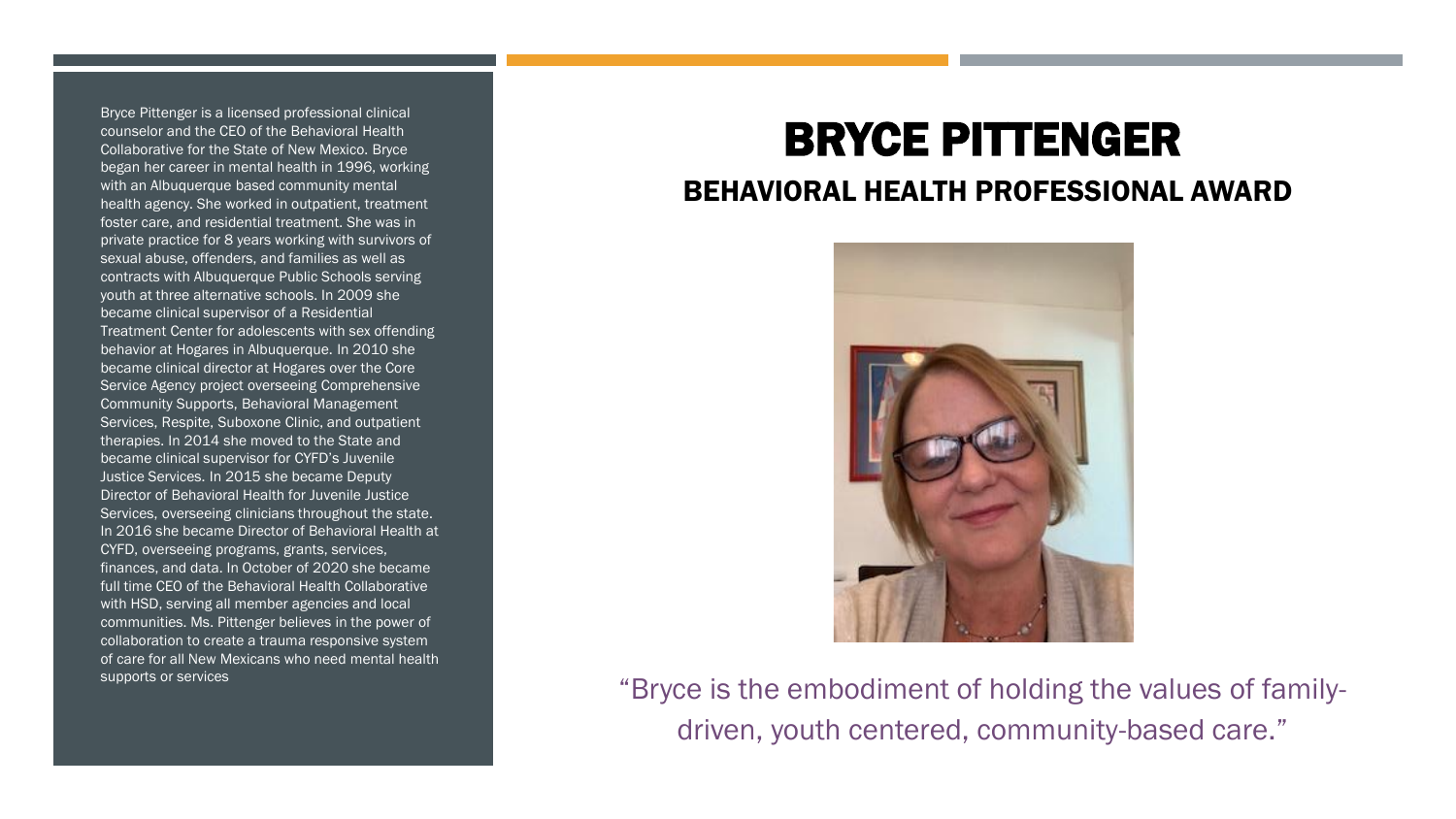## BECKY SCHRITTER CASA VOLUNTEER AWARD

"It is easy to give up when you have been a CASA Volunteer for nine years, but Becky does not. She volunteers to advocate for teens and is not afraid to be honest with them."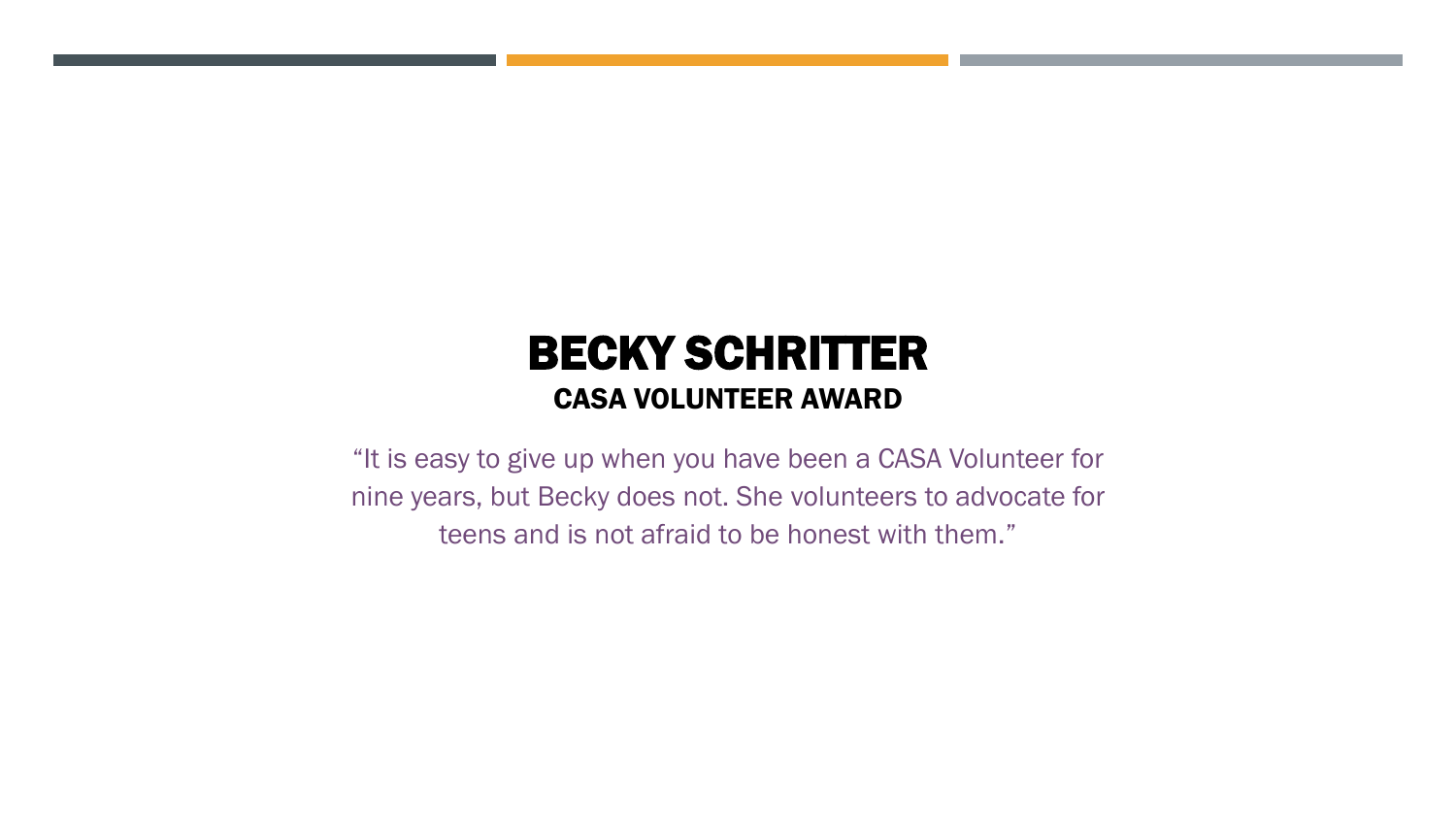Kelly O'Neill, JD, is a certified Child Welfare Law Specialist and the supervising appellate attorney for CYFD. She has been a children's court attorney for CYFD since 2010, having worked in the Department's Bernalillo County office before moving to the appellate unit in 2014. Ms. O'Neill earned her bachelor's degree and juris doctor from the University of Tulsa. She worked as a media relations director in college athletics at several Division I universities between undergraduate school and law school.

# KELLY O'NEILL

#### CHILDREN'S COURT ATTORNEY IN CHILD WELFARE

AWARD



"Kelly maintains the highest level of professional ethics. Kelly works collaboratively with all internal staff and external stakeholders always trying to move child welfare practice forward."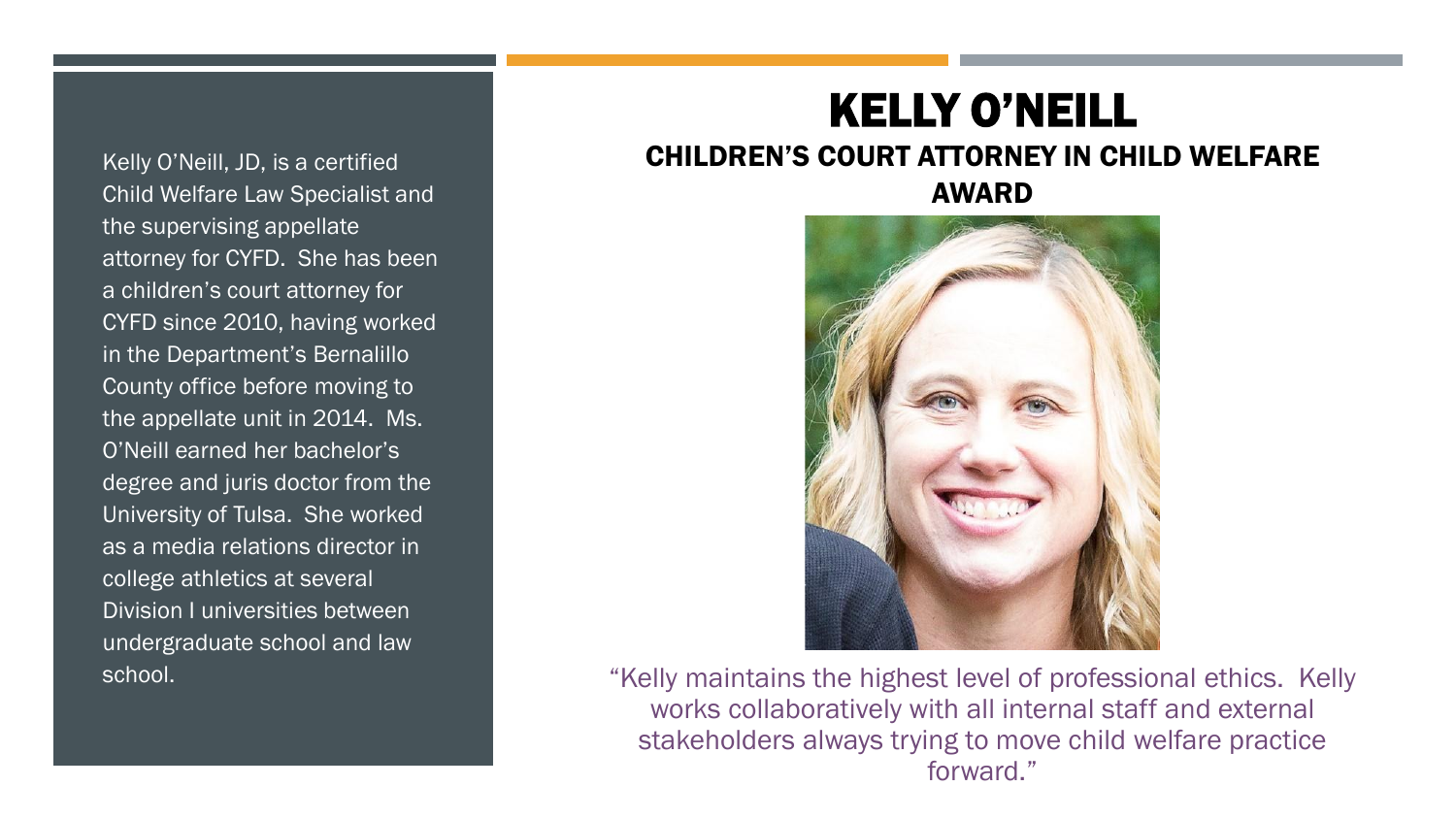#### DAVID BRAINERD CHILDREN'S COURT ATTORNEY IN CHILD WELFARE AWARD

"Mr. Brainerd was very knowledgeable of the Children's code, demonstrated compassion and empathy for the Respondent parents, and exercised professionalism toward his colleagues and the Court."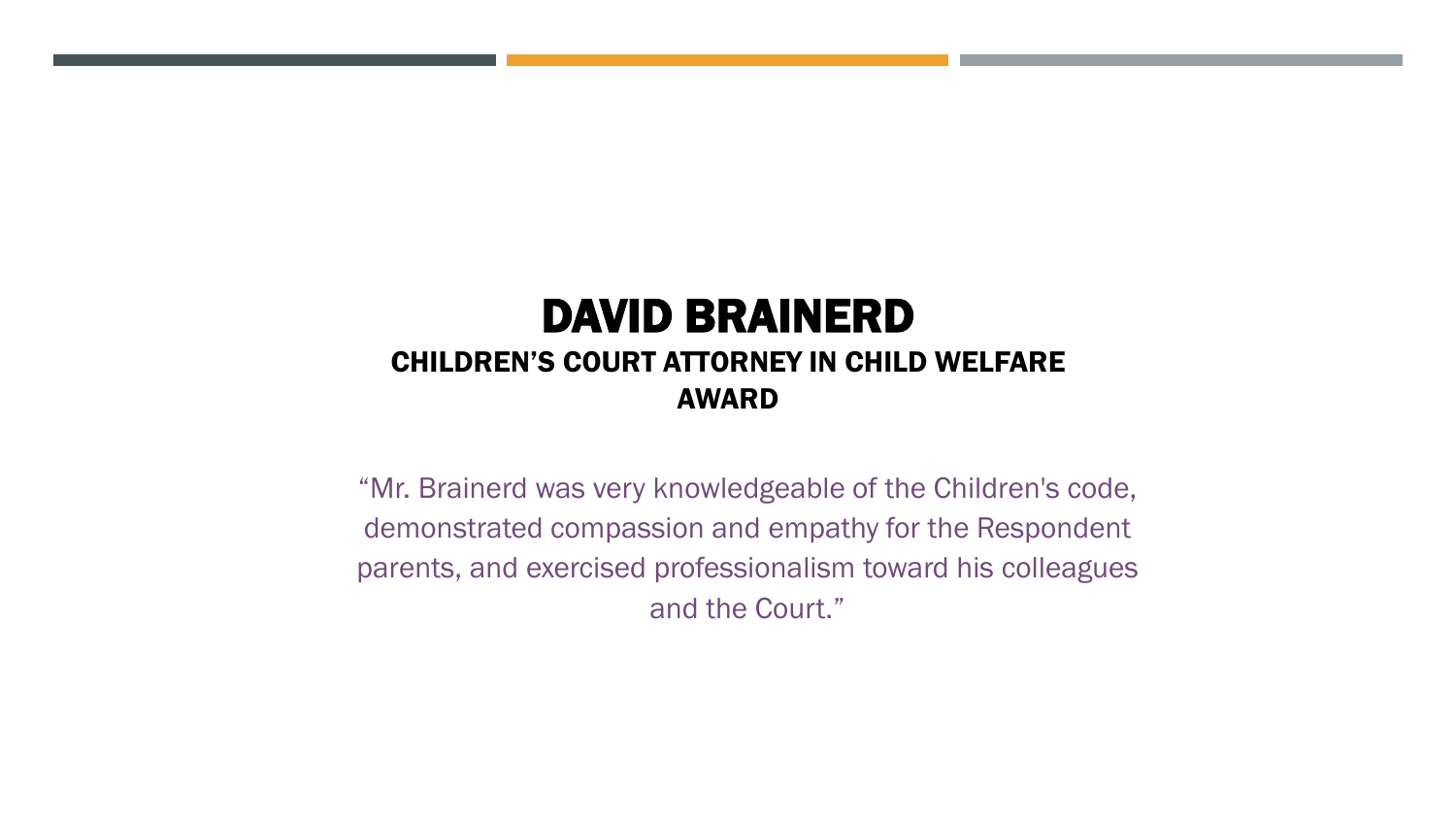My husband and I have been fostering for about 4 years. I have worked in Human Resources for 15 years and now continuing my education in Early Childhood Education. I grew up in an Air Force family and I have traveled all around the world. I've always known I wanted to foster/adopt. In my free time I like to travel, cook and play bingo.

### JULIE MONTANO CYFD FOSTER PARENT AWARD



"Julie is also very dedicated to knowing every bit of information so that she can best help the children that come into her home. She takes an active role informing herself on the children's needs and works actively to get these needs met."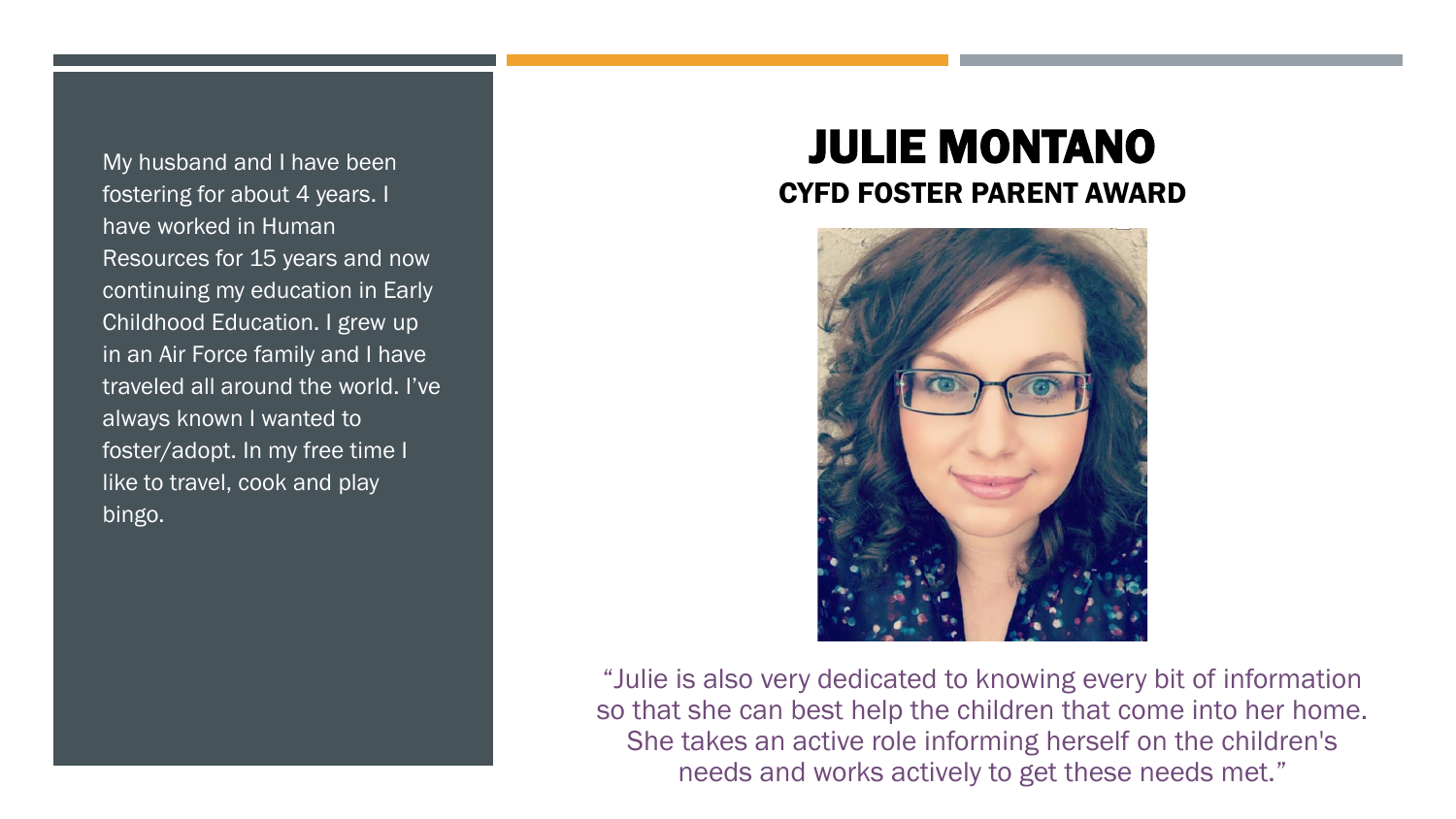Jamie L. Martinez has spent her career working with the Children, Youth and Families Department trying to make a difference in her community. Jamie has spent 13 years in different capacities to include Child Protective Services, Behavioral Health Services and most recently, with the Juvenile Justice Services. Jamie graduated with a Bachelor's Degree in Psychology with a minor in Southwest Studies in 2007. Jamie continued her education and enrolled in the Social Work Graduate Program at Highlands University, where she earned a master's degree in 2012. Shortly after, Jamie obtained the title of a Licensed Master Social Worker.

Jamie's passion remains serving youth within her community and she has learned a lot from the families she has served. Jamie strives to make lasting relationships with her clients. She works closely with Core Service Agencies and Community Providers to help build relationships and networking opportunities. Her goal is to help link families to community services that will help them develop life skills, while overcoming various obstacles in their lives.

Outside of work, Jamie enjoys spending time with her rambunctious 6-year-old as she has taught her, in so many ways, the importance of living in the moment. Jamie attributes her drive and dedication to the team she is surrounded by and the support she has received throughout her time with JJS.

### JAMIE MARTINEZ CYFD JUVENILE JUSTICE STAFF AWARD



"Jamie is very strengths-based, fair and always makes sure to point out the positive. Showing her support allows clients and families to be comfortable in reaching out to her."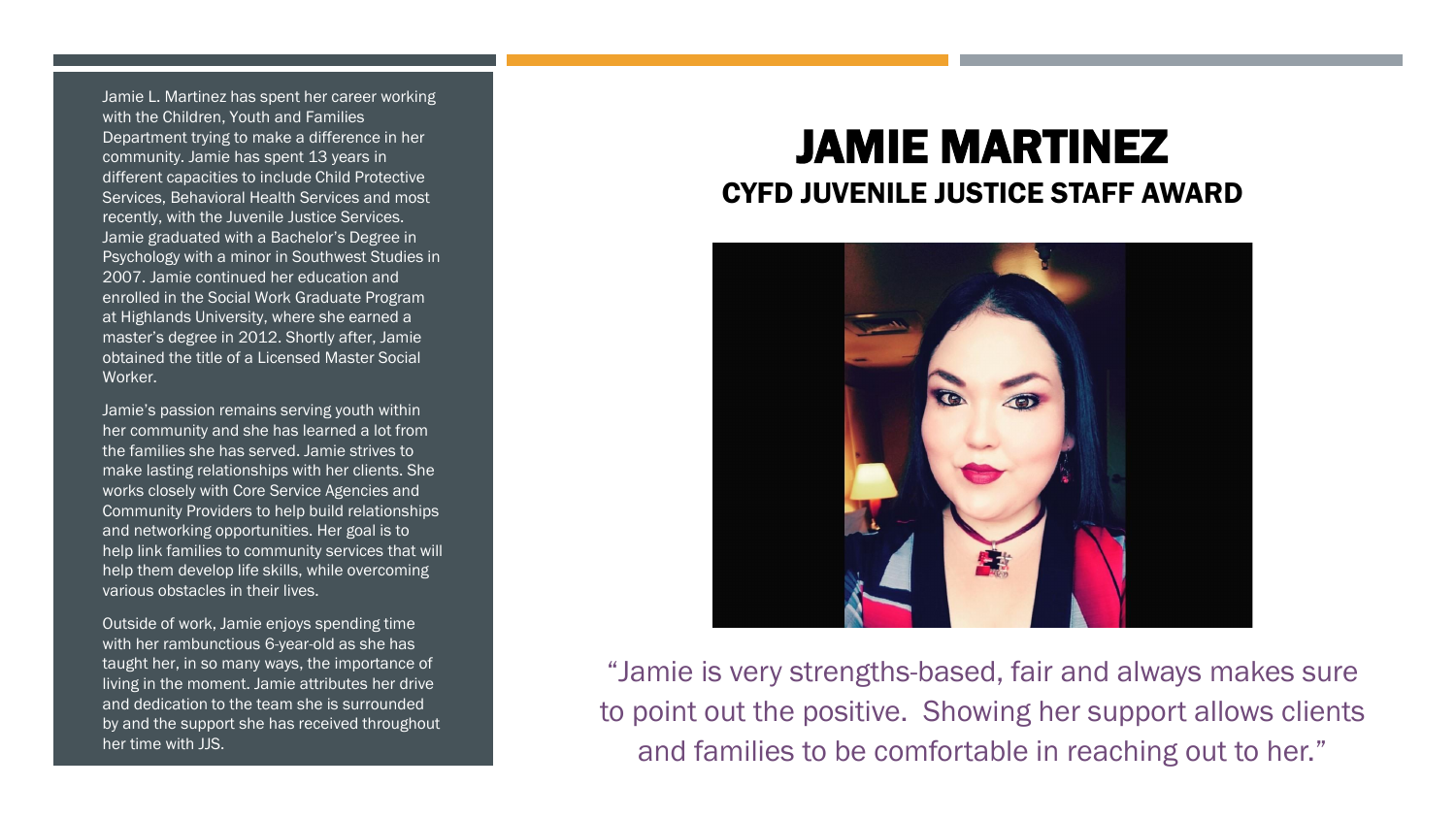My name is Miquela Otero, I was born and raised in Tucumcari, NM. I have been married to my wonderful husband Gino for 19 years! We have been blessed with 3 beautiful GEMs; our daughters Gracie, Emily and Melanie. I have worked with CYFD for the last 15 years, starting out as a temporary employee for 6 months, CSA for 6 years and Office Administrator since 2011! I am currently the Pull Together School Liaison and I have been the PTO President for our Elementary school here in Tucumcari for the last 8 years! I love to be involved in planning and organizing events and love to help people in need. I am honored to be nominated for the Excellence award and thankful for each and every day that I get to make a difference in a child's life!

### MIQUELA OTERO CYFD SUPPORT STAFF AWARD



"Miquela is dedicated to her position, the department, and its ultimate goals of helping families. She is a true believer, and works towards improving families' lives, in whatever form that takes."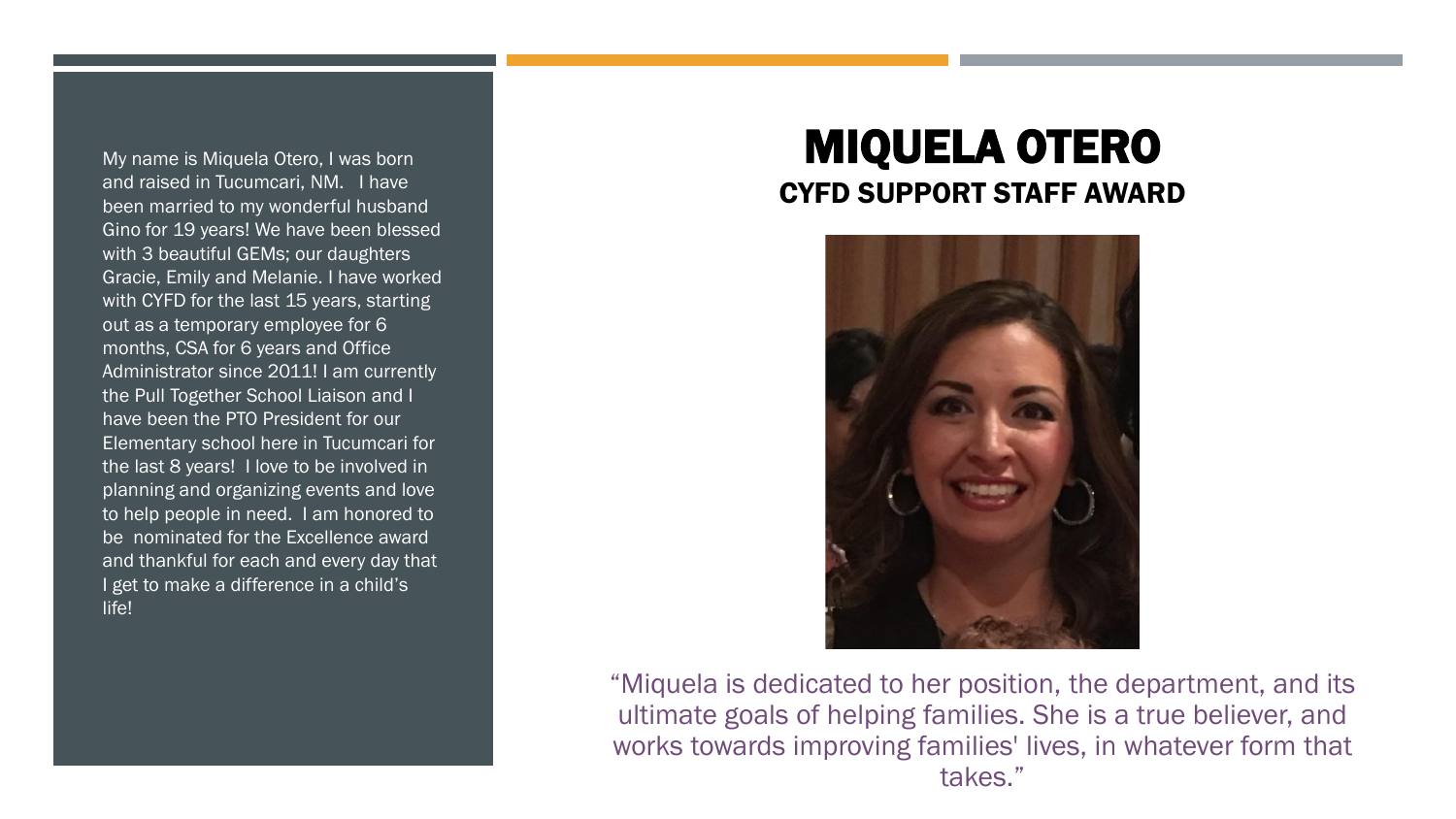Sonia Ramirez-Tapia, a California native and daughter of immigrant parents, is first-generation college graduate within her immediate and extended family. Sonia left her home state in pursuit of a higher education at New Mexico Highlands University and is now a Licensed Master of Social Work with a focus in Clinical Social Work Practice. She immediately began working with The Children, Youth and Families Department in Las Vegas, NM as an In-Home Services Practitioner. In the three and a half years working with CYFD, Sonia has occasionally carried a diverse case load which includes Spanish speaking families, In-Home Services, Permanency Planning and Investigations. In addition to her work, Sonia enjoys long drives to California to visit her parents and plays basketball during her leisure time.

# SONIA RAMIREZ-TAPIA

#### CYFD PROTECTIVE SERVICES STAFF AWARD



"Sonia has advocated for clients' rights, for support, for services, for reunification and for what our department stands for, ensuring the quality of life for our children. Sonia has been the voice for her clients that have felt they have no voice."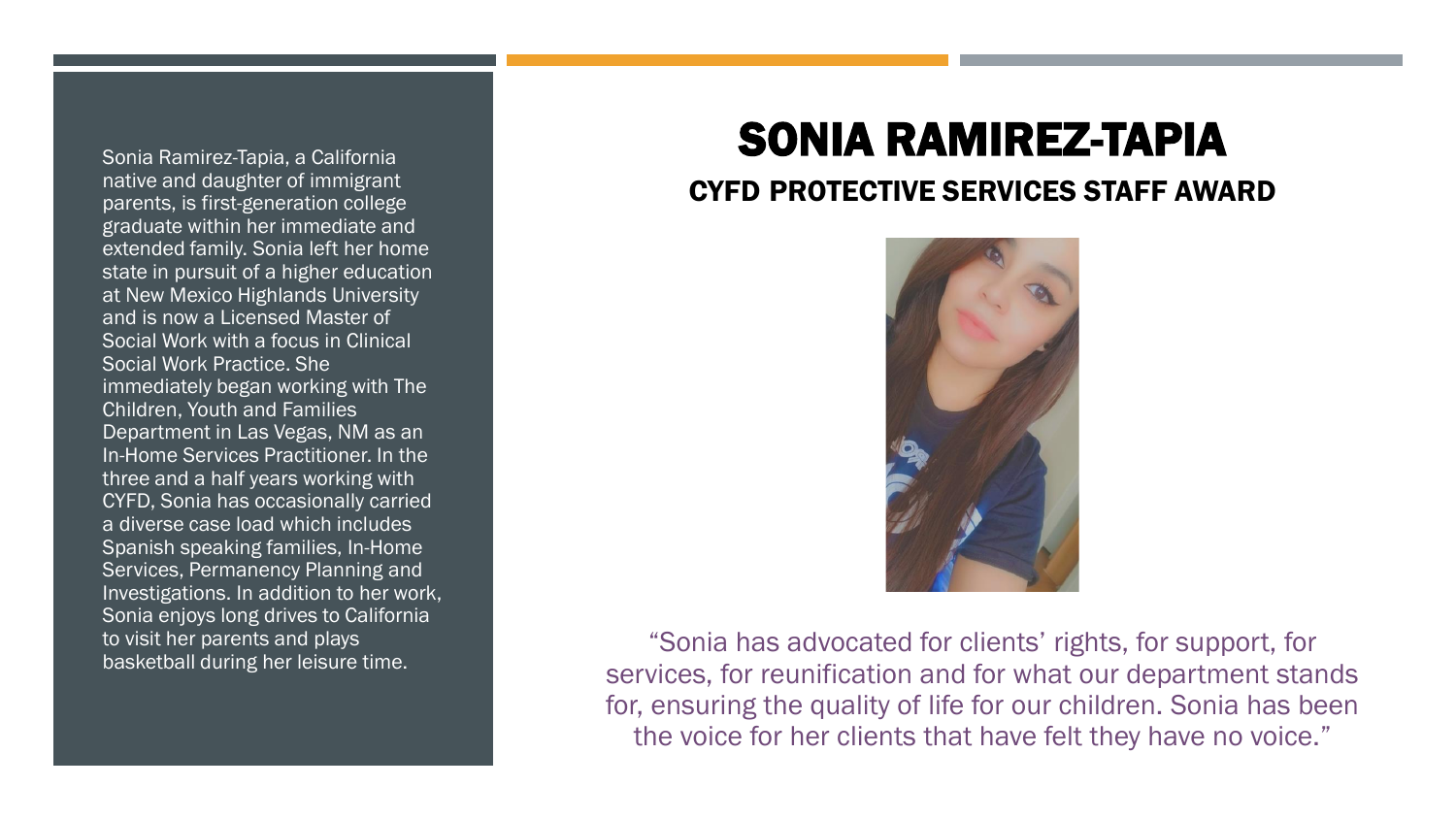### SELENA MORENO FOSTER YOUTH ALUMNUS AWARD

"Selena has made a difference in the lives of people impacted by systems by speaking up and sharing her own experiences. This raises awareness of the obstacles and barriers young people have to navigate and maneuver."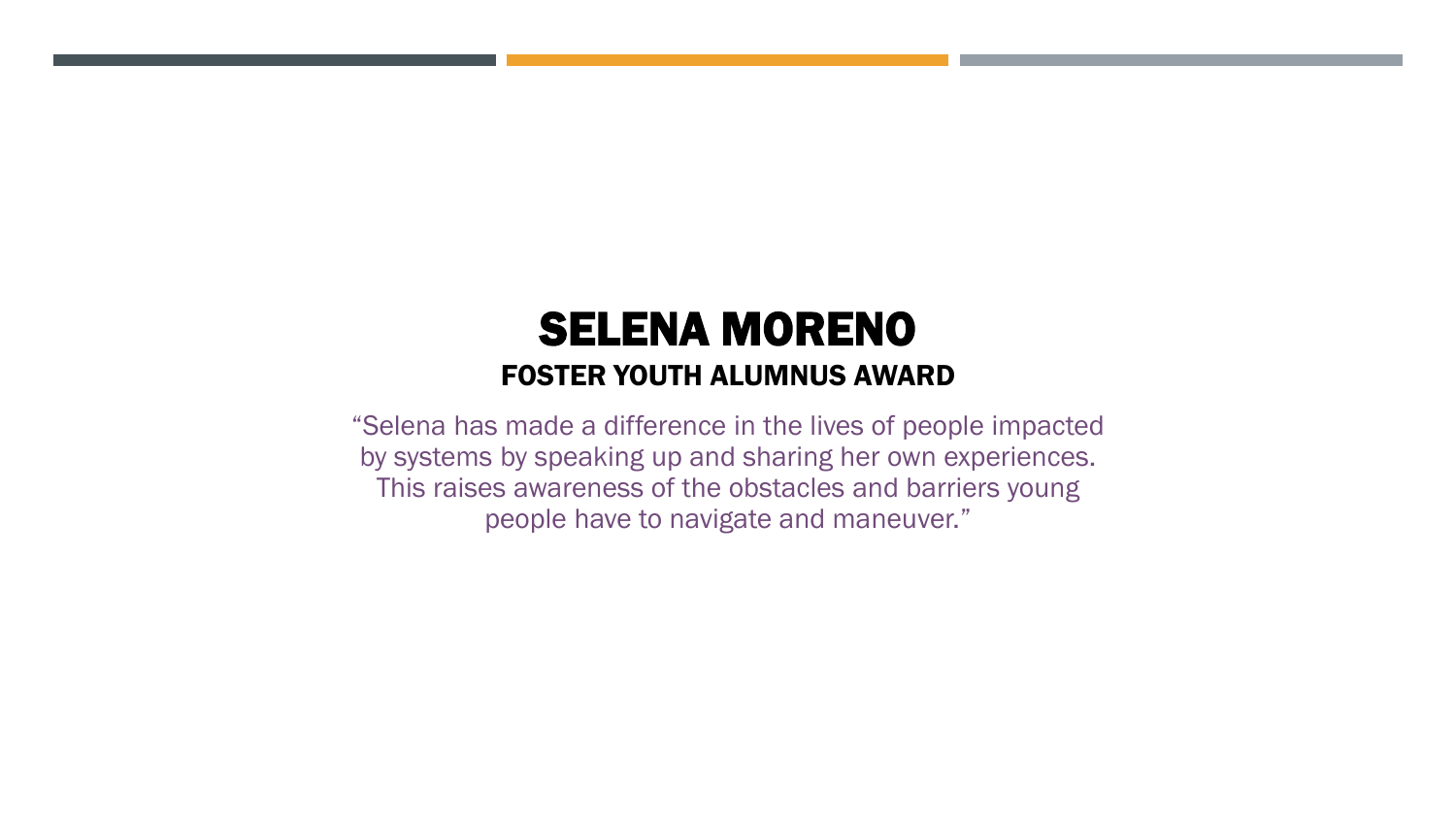### ELIJAH DAVIS FOSTER YOUTH ALUMNUS AWARD

"Over the past nine months of virtual programming at NMCAN (due to the pandemic), Elijah has been a regular presence helping to build community among his peers during a time of so much disconnection. It takes a lot of energy and effort to show up in virtual spaces, especially while simultaneously parenting, and Elijah's commitment to stay connected has been noticeable."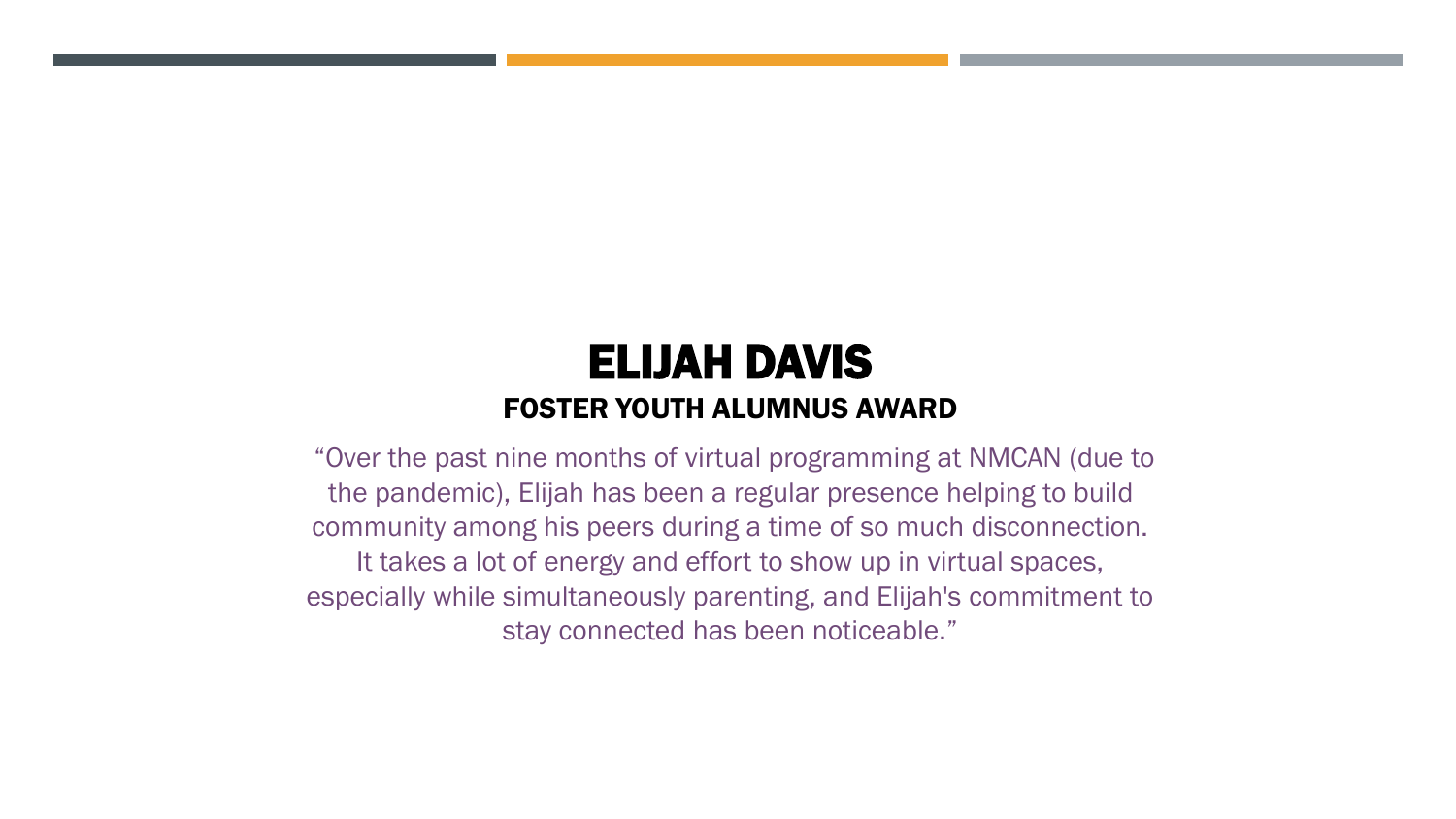Alexis M. DeLaCruz, J.D., is a staff attorney in the Farmington office of the Native American Disability Law Center. Her practice focuses on the education civil rights of Native American children with disabilities. Ms. DeLaCruz has represented children with disabilities, and their families, in special education proceedings in Arizona and New Mexico and in schools funded by the Bureau of Indian Education (BIE). As a Guardian ad Litem and Youth Attorney, she also represents Native American children entitled to ICWA protection in the Eleventh Judicial District. Currently, Ms. DeLaCruz is the Law Center's lead counsel in the landmark federal case *Stephen C., et al., vs. Bureau of Indian Education, et.al.,* a historic civil rights case advancing the educational rights of Havasupai children. Ms. DeLaCruz graduated cum laude from Seattle University School of Law.

## ALEXIS DELACRUZ

#### GAL/YOUTH/RESPONDENT ATTORNEY AWARD



"The level of commitment that Ms. DeLaCruz demonstrates towards her clients is astounding. Not only is she a consummate professional, she truly gets to the heart of each case and makes a genuine effort to get to know each child."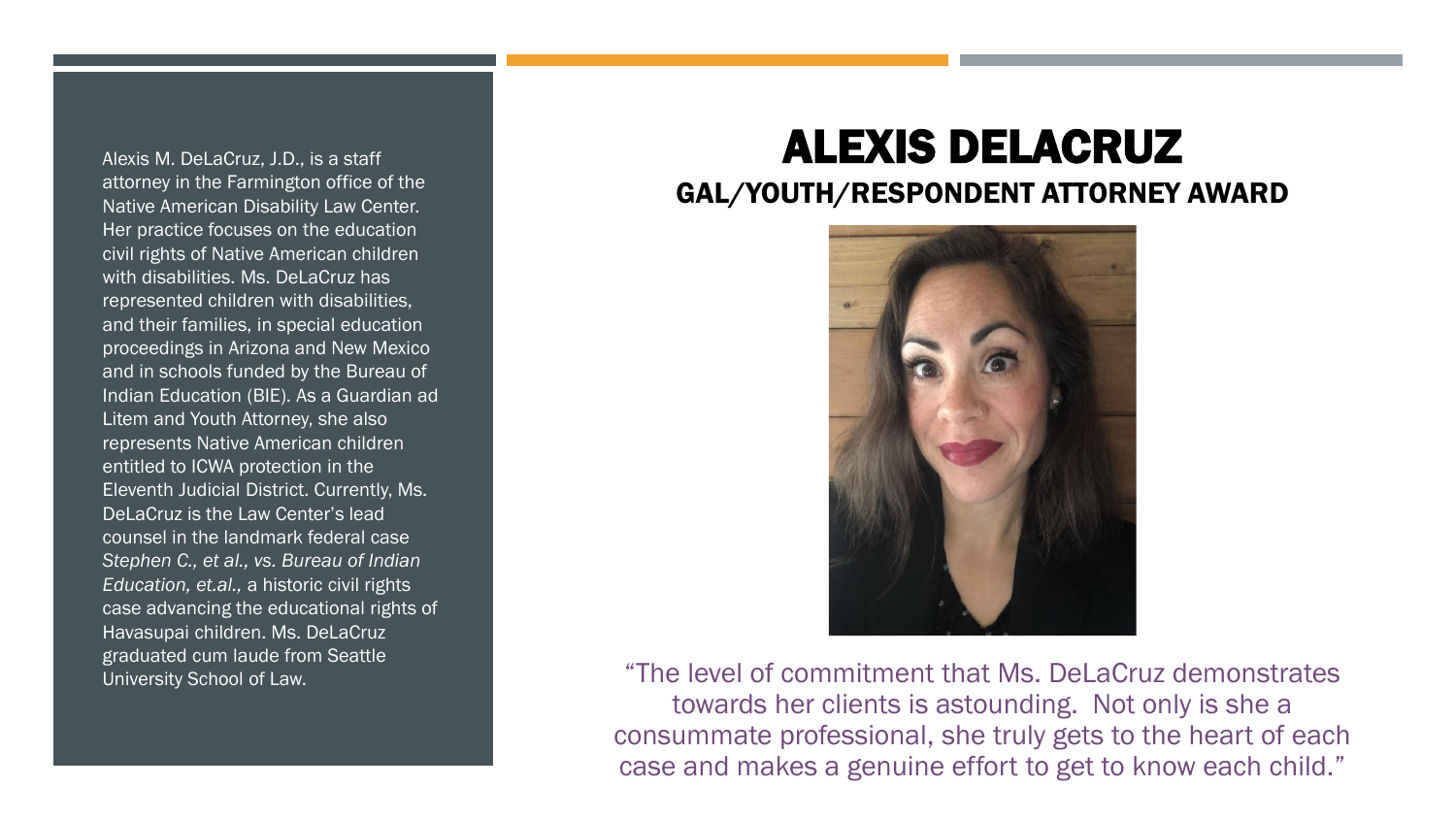My name is Bruce Battle and my current employment role is Community Support Worker. Before becoming a CSW in 2013 I served as Director of Juvenile Community Corrections. I'm currently employed through All Faiths Children's Advocacy Center. My goal is to share my life experiences through multiple books that I plan on writing. My most impressive achievements come from the birth of my three children.

#### BRUCE BATTLE NON-PROFIT SERVICE PROVIDER AWARD



"There are so many more examples of how --- AFTER RETIREMENT --- Bruce has made a difference in the lives of the struggling youth. This gentle giant of a man is truly an asset to our community and his work undoubtedly has changed young lives for the better – and while doing so, he touched the hearts of his clients and his colleagues."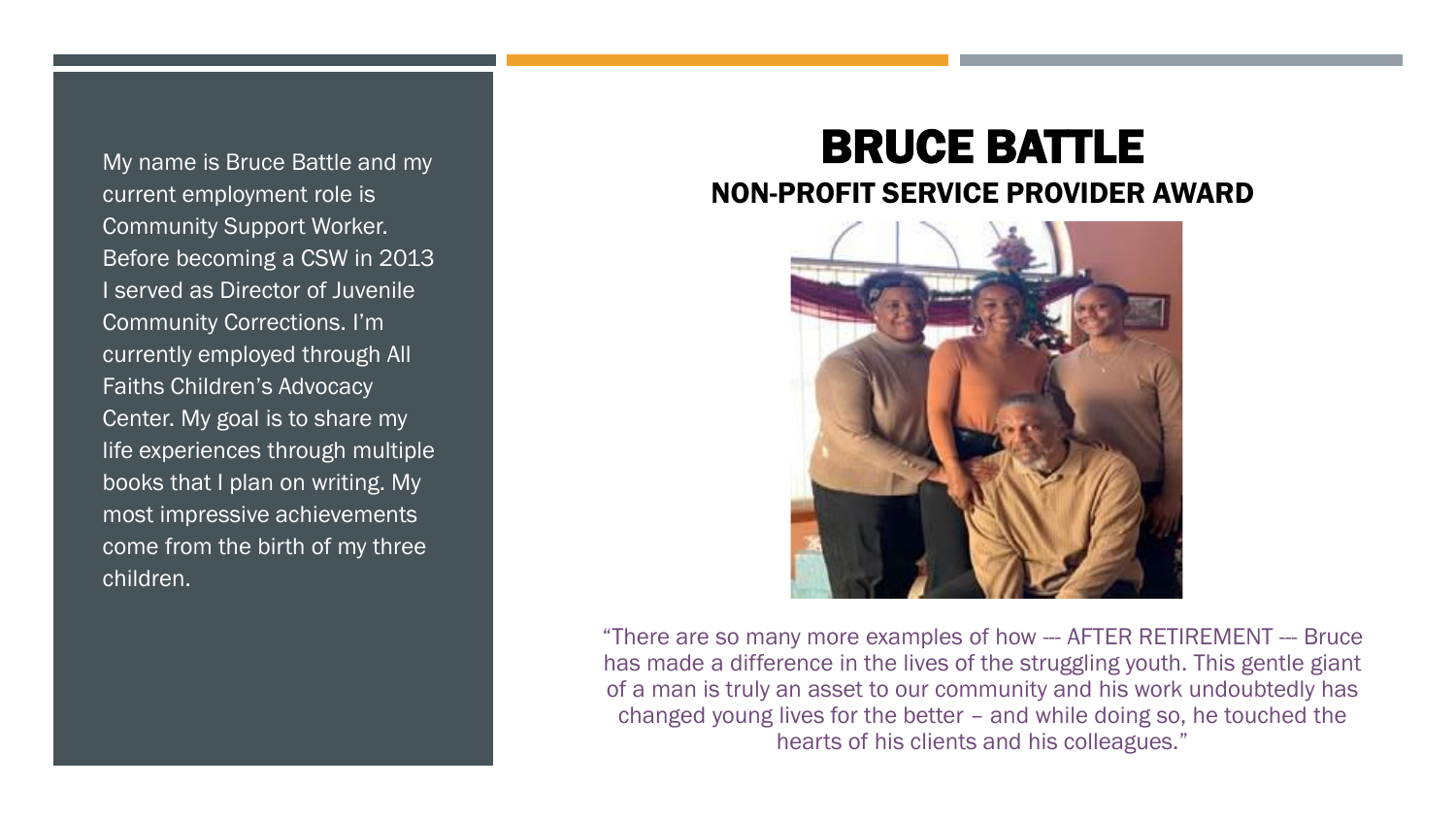Chief Judge Emilio J. Chavez was born and raised in Albuquerque, NM. He graduated from Grinnell College with B.A. in economics in 2001. He was inducted into the Grinnell College Athletic Hall of Fame in 2014. Following his undergraduate studies, he attended the University Of New Mexico School Of Law and served as a member of the law review prior to graduation in May of 2004. Initially, Judge Chavez began practicing law in Washington D.C. for a small energy law firm. Missing New Mexico, he took employment in Taos at the Eighth Judicial District Attorney's Office believing he would only be in Taos for a few years while he became a proficient skier.

In the intervening fifteen years, Judge Chavez is still in Taos. During that time he served as a Deputy District Attorney for ten years in the Eighth Judicial District and was awarded prosecutor of the year on several occasions. He has served as a regional director for the young lawyers division, and served three terms on Criminal Uniform Jury Instructions Committee. Additionally, Judge Chavez has spent time teaching microeconomics and macroeconomics as an adjunct professor for UNM-Taos.

Chief Judge Chavez was appointed to the bench in July of 2015. Upon his appointment, he began presiding over the Raton Adult and Juvenile Drug Courts and currently presides over the Taos Drug Court. Judge Chavez presides over a general jurisdiction docket and quickly saw the importance of his abuse and neglect docket. From 2015 – 2018, he presided over all of the abuse and neglect cases in Colfax and Union County. In 2019, he took over and presides over the majority of all abuse and neglect cases in Taos County. Additionally, he began serving as the chief judge in Eighth Judicial District in October of 2019.

Chief Judge Chavez hopes in the next few years that he can bring additional specialty courts to the district in an effort to provide additional support for families, people struggling with mental health and diverting other litigants outside of the criminal justice system. As it relates to abuse and neglect, Judge Chavez believes that having a specialty court for families will provide a more substantial opportunity to connect and assist respondents in their struggles in working a treatment plan.

## EMILIO CHAVEZ STATE OR TRIBAL JUDGE AWARD



"I don't think I've ever practiced before a judge who loved the law more than Judge Chavez. He is keenly analytical and can master tangled legal arguments and theories quickly and accurately."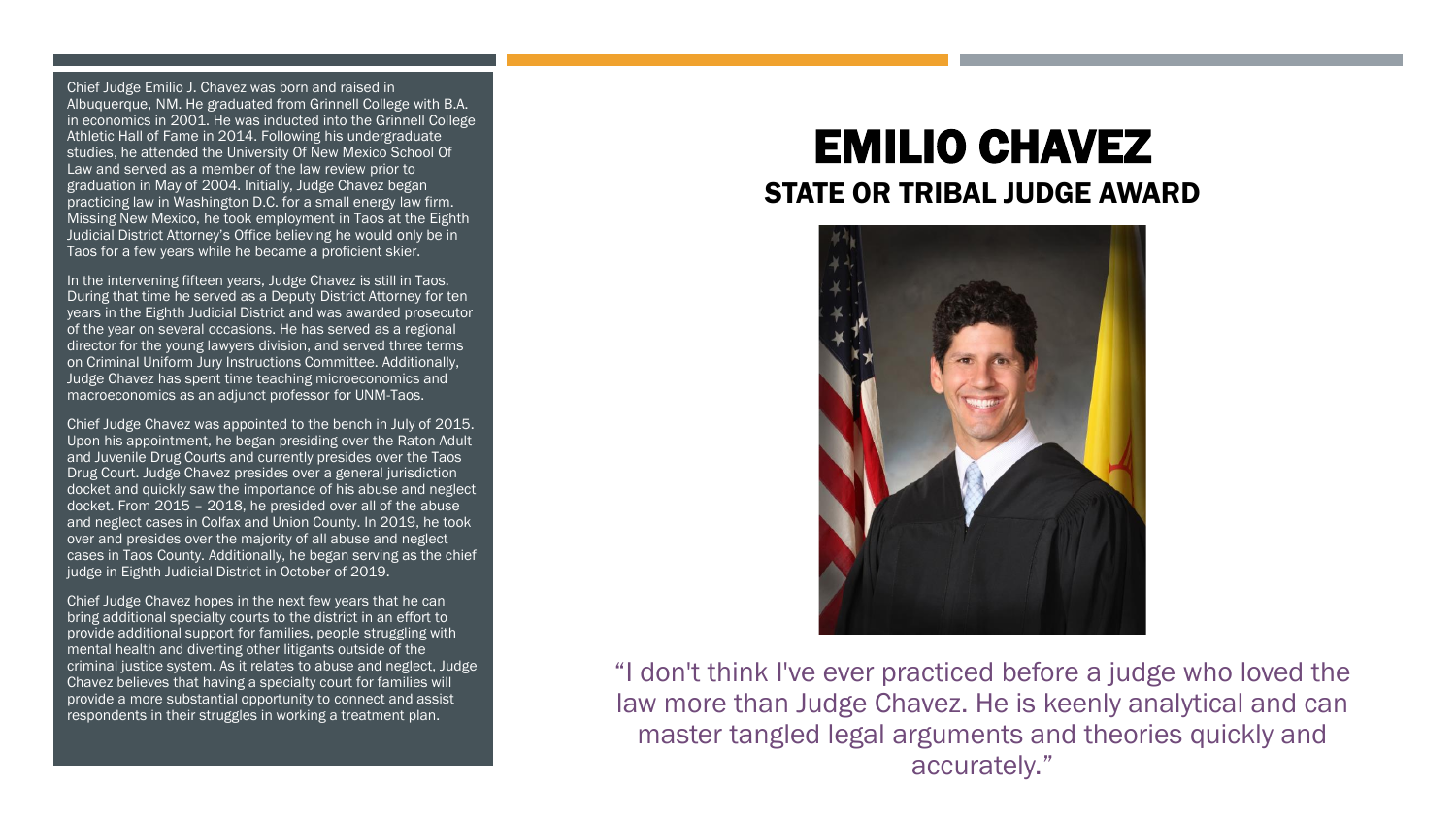Queva Hubbard, is a Certified Peer Support Specialist for the state of New Mexico. She currently works as the Lead Parent Mentor Coordinator for the New Mexico Family Advocacy Program in the 13th and 2nd district courts. This organization focuses on working with parents whose children have been placed in foster care. In her role Queva works with an interdisciplinary legal team including an attorney and a licensed social worker. One of Queva's primary roles in her job is to help the parents who face seemingly unsurmountable odds against them navigate the system to arrive at the best possible outcome for the family unit. She has previously held positions as a Peer Mentor at the Pavilions in Los Lunas NM, which is a therapeutic community for women coming out of incarceration. Queva was also a Case Manager at Crossroads for Women in Albuquerque. Crossroads is an organization that focuses on helping homeless and former incarcerated women obtain skills and resources necessary to achieve self-sufficiency. Queva uses her experience with incarceration, treatment centers, addiction, and separation of child to help others make positive changes in their lives. She encourages growth, helps create stability, and provides assurance and hope in her community. Queva has advocated on multiple inequality panels such as: social change, mass incarceration, criminal justice reform, social injustice, and interdisciplinary representation. Queva is currently the Vice President on the board for Crossroads for Women. She also currently attends college at Central New Mexico Community College majoring in Human Services. Upon graduation she plans to pursue a degree in social work. Queva's motto is where there is support there is less trauma.

#### QUEVA HUBBARD PARENT AWARD



Queva Hubbard is a Certified Peer Specialist and the Parent Mentor Coordinator for the New Mexico Family Advocacy Program. Queva uses her own experience, combined with specialized training as a peer specialist and a dedication to expanding her knowledge of the child welfare system to provide invaluable support to other system-involved parents. She also serves on the Family Representation Commission.